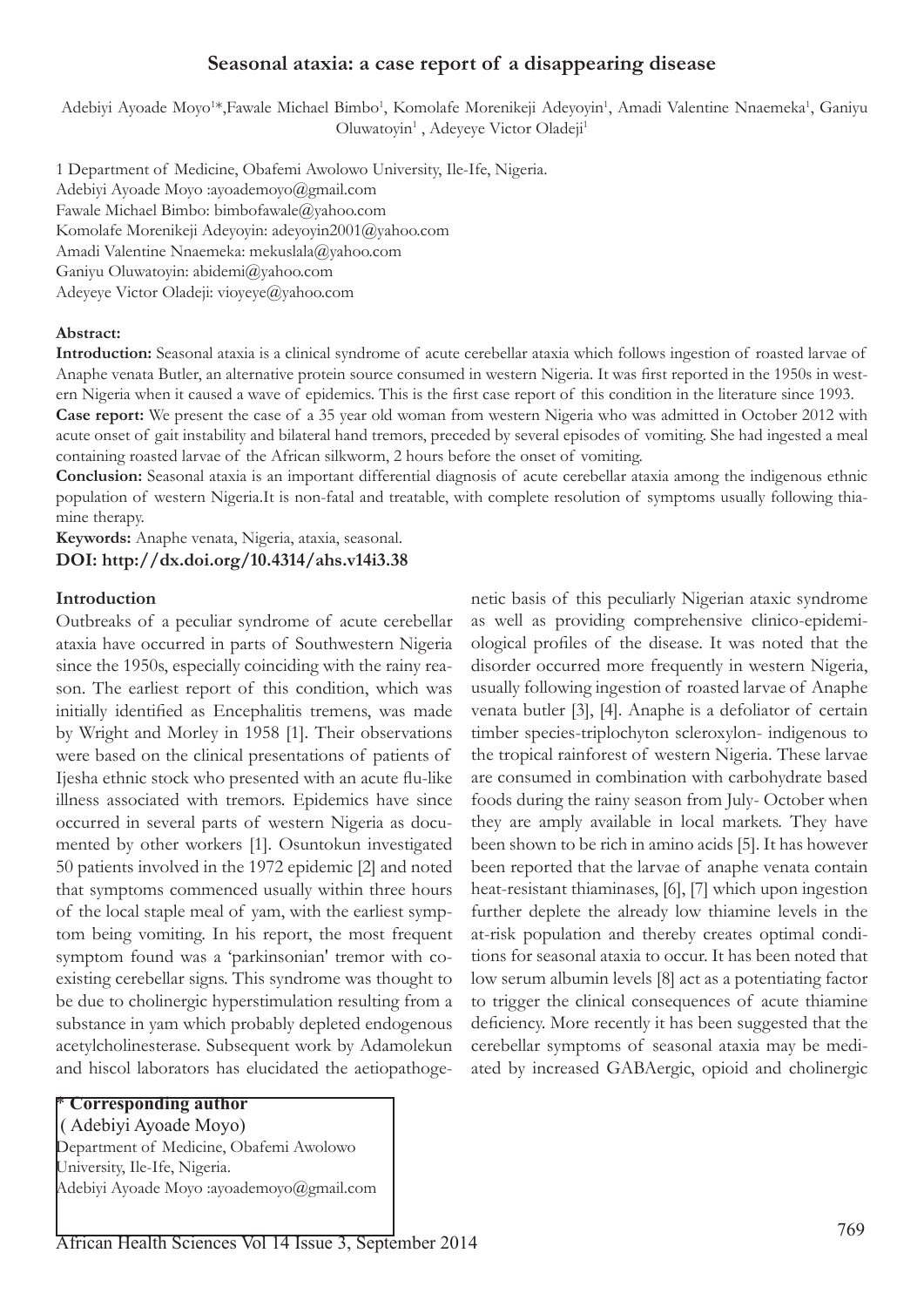neurotransmission [9].

A sex predilection has been reported in the occurrence of seasonal ataxia, with a female to male ratio of 3.25:1 and all age groups are vulnerable(2). The disease typically runs a benign self-limited course (2,3.) The most common presenting symptoms in patients with this disorder are tremors,unsteadiness while walking or standing, vomiting and dizziness (2,3). Less frequent symptoms include confusion, palpitations, excessive salivation, diarrheoa and urinary retention. Neurological findings include cerebellar ataxia and intention tremors which are found in virtually all patients (2), as well as dysarthria, nystagmus, cogwheel rigidity and impaired consciousness. Diagnosis is chiefly clinical but investigations may be conducted to exclude differential diagnoses and complications. The clinical features of seasonal ataxia are often completely reversed by administration of high dose thiamine infusions [10]. Antibiotics have no role in the treatment of this condition [11]. Recent work in animals suggests that anticholinergics and opiate antagonists may help to reverse the symptoms of seasonal ataxia (9). Public health interventions in affected communities in the 1990s, discouraging anaphe consumption appear to have brought about a remarkable decline in occurence of this disease (11).

# **Case presentation**

The patient is a 35 year old seamstress; a widowed mother of four children who was brought to the emergency department with persistent vomiting of 12 hours. Vomiting started 2 hours after ingestion of a meal containing roasted larvae of African silkworm, procured from the local market. Two of her children had shared in the meal with her but had no symptoms. Before presentation she had a total of fifteen episodes of vomiting with ensuing fatigue and dizziness. There was moderate abdominal discomfort but no history of diarrheoa. There was no alteration in consciousness and no other remarkable symptoms were reported at presentation. She had not ingested alcohol or any other drugs prior to onset of symptoms and she did not report a history of amenorrheoa.A few hours after admission, she developed bilateral hand tremors with gait unsteadiness. Slurring of speech and visual disturbances were not reported. She had never been previously diagnosed with hypertension and she had no past history of stroke. There was no past history of similar illness despite habitual ingestion of the larvae in past rainy seasons.

Initial neurologic examination in the emergency department was normal. Admission blood pressure was 120/80 mmHg, she was noted to be dehydrated but was afebrile. A repeat neurologic examination 24 hours after admission revealed a conscious patient with blepharoclonus, bilateral horizontal jerk nystagmus, intention tremors in the upper limbs, right upper limb cogwheel rigidity, truncal and gait ataxia. Muscle power was grade 5 ( Medical Research Council grading) in all muscle groups, with decreased deep tendon reflexes and bilateral flexorplantar response. Romberg's sign was negative and all sensory modalities were normal.

Serum urea, electrolytes and creatinine were normal with urea 2.2 mmol/L, sodium 134mmol/L, potassium 4.4 mmol/L, bicarbonate 24 mmol/L and creatinine 96 umol/L. There were no abnormalities on the complete blood count, with packed cell volume of 40%, total white cell count of 8,000/ cubic mm, differential count 65% neutrophils, 25% lymphocytes,eosinophils 5% and basophils 5%. Her haematocrit was 13.5 g/dL. Serum albumin was  $35 g/L$  which is low normal and total protein was 72 g/L. She could not afford neuroimaging ( cranial magnetic resonance imaging). Pregnancy test using urine test strip was negative and retroviral screen with a rapid test kit was also negative. Admission random plasma glucose was normal with a value of 7.1 mmol/L.

She received 4 litres of intravenous isotonic saline and ringers lactate infusions in the first 24 hours following admission.Parenteral and oral thiamine were not available, hence 10 cubic centimeters of injectable B complex vitamins was added to each pint of infusion fluid and she was also given oral B complex vitamins. She was also given parenteral anti-emetics and antibiotics. Her symptoms resolved completely within 72 hours of presentation.

At follow-up in the clinic two weeks after discharge she had no symptoms or signs of cerebellar dysfunction. She was further seen after six weeks and was discharged from the clinic on the grounds of sustained clinical improvement.

# **Discussion**

The temporal course of the case presented fits the clinical description documentedby Osuntokun (3): the earliest symptom in this patient was vomiting, preceding other symptoms by a 12 hour duration, and developing 2 hours after the meal. The prominence of vomiting following a meal, in the absence of diarrheoa and other gastrointestinal symptoms, initially led the admitting physicians to diagnose food poisoning. It was only with further evolution of the symptomatology that the clinical picture of acute ataxic syndrome emerged.

Acute cerebellar ataxias in adults may result from the alcohol-induced Wernicke encephalopathy, or from ingestion of anticonvulsants like phenytoin , but these